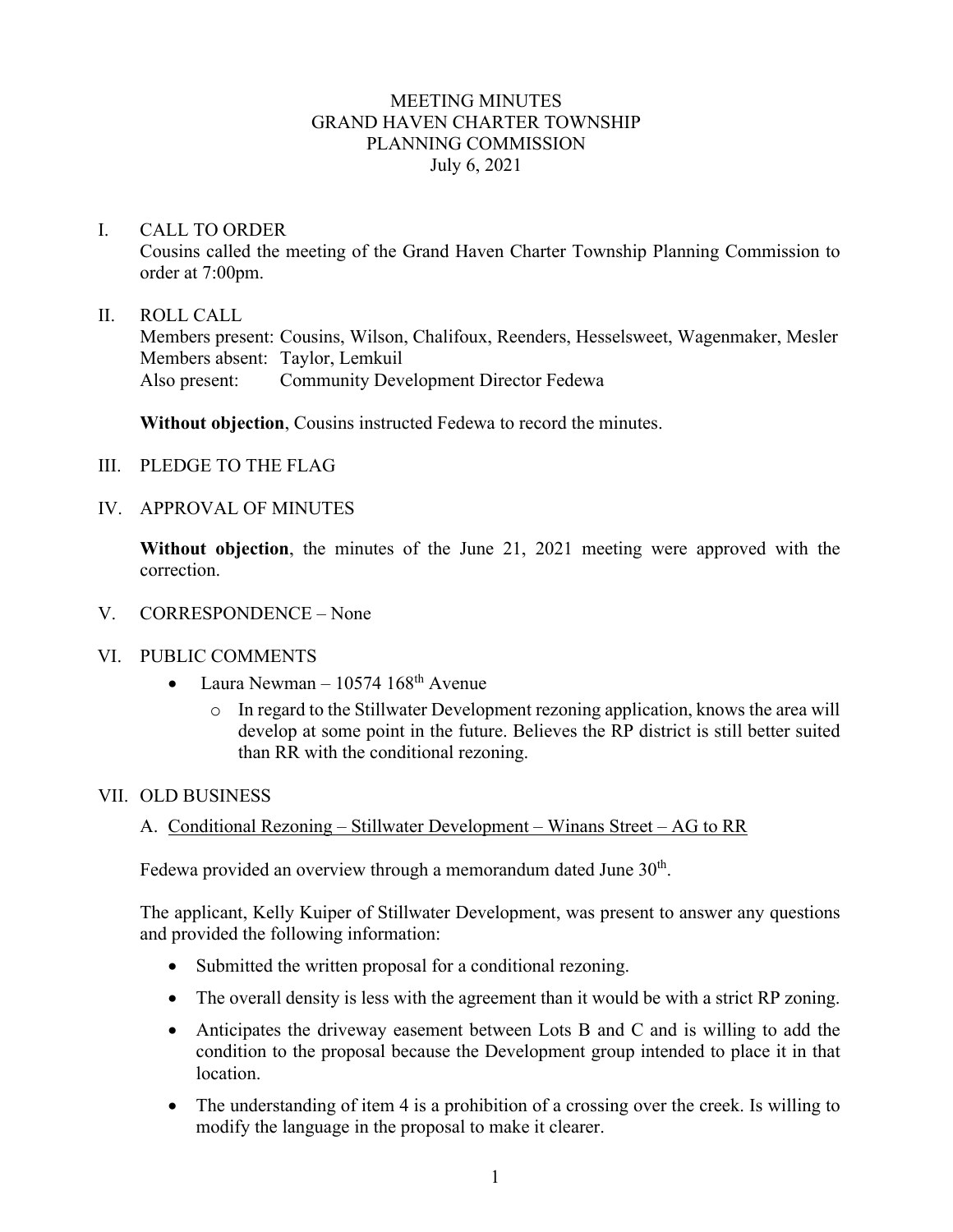The Planning Commission noted the following points of discussion:

- Best location for the driveway easement is between Lots B and C. Would have least impact on adjacent property owners. Inquired if applicant would be willing to incorporate this condition.
	- o Fedewa reiterated the applicant is not obligated to revise the proposal.
	- o Applicant verbally agreed to incorporate this provision into a revised proposal.
- Inquired about the "paved crossing" reference in item 4. Concerned it could be misinterpreted to mean any non-paved crossing is allowed. Asked if the applicant would be willing to clarify the language to establish a prohibition on all crossings.
	- o Fedewa reiterated the applicant is not obligated to revise the proposal.
	- o Applicant verbally agreed to incorporate the revised language into an updated proposal.

**Motion** by Chalifoux, supported by Hesselsweet**,** to recommend the Township Board **approve** the Stillwater Development Conditional Zoning Agreement for Parcel No. 70-07-27-300-003 from Agricultural (AG) to Rural Residential (RR). The recommendation is subject to the applicant's verbal approvals and representations that two items in the written proposal would be modified prior to the Board meeting: 1) any form of vehicular access over Little Pigeon Creek is prohibited; and 2) the driveway easement will be located between Lots B and C. **Which motion carried unanimously.**

# VIII. NEW BUSINESS

# A. Discussion – Text Amendment – Two-Family SLU – Minimum Lot Width

Fedewa provided an overview through a memorandum dated June  $30<sup>th</sup>$ .

The Planning Commission noted the following points of discussion:

- Appears the previous R-2 special land use standards were intended to prohibit twofamily dwellings in platted subdivisions. As well as prohibiting the conversion of a single-family dwelling to a two-family.
- Consensus that varying housing types such as two-family are acceptable in PUDs.
- Restrictive Covenants expire and want to prevent the mixing of housing types without scrutiny by the Planning Commission first.
- Master-planning areas for R-3 may be the next step to allow more housing types.
- Residents will be upset with changes regardless if a two-family dwelling is built next door via special land use, or whether new areas are master-planned for R-3 and allows two-family and multi-family by right.
- Fedewa suggested a combination of items be incorporated into new special land use requirements for consideration at a future meeting:
	- o Wider side yard setback.